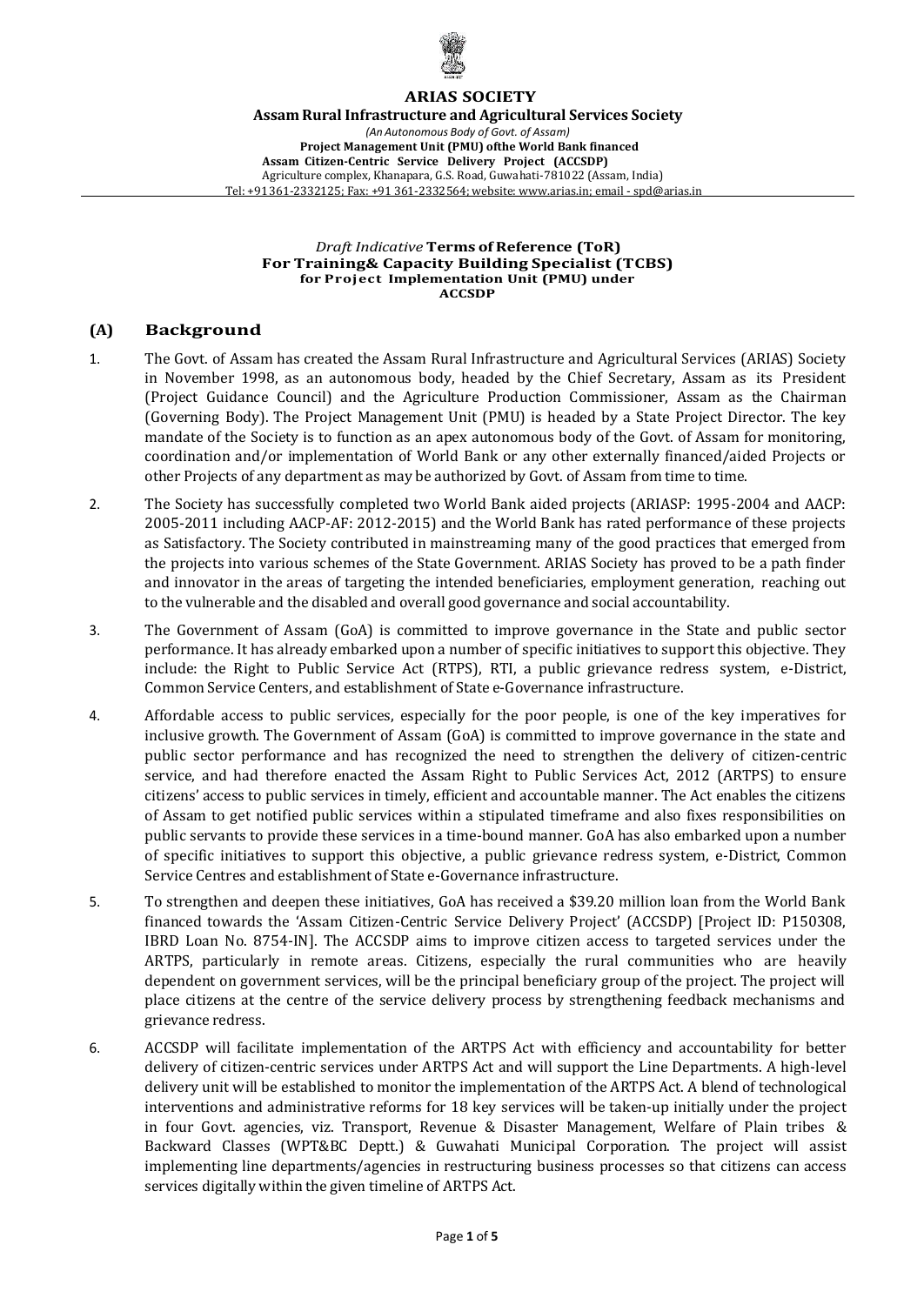- 7. The project will also facilitate implementation of the ARTPS Act and accountability for better delivery of citizen-centric services under ARTPS Act in the Autonomous Districts Councils/6th Schedule Areas. The project will assist implementing Autonomous Districts Councils in restructuring business processes so that citizens can access services digitally within the given timeline of ARTPS Act.
- 8. The Project Development Objective is to improve access in the delivery of selected public services in Assam. ACCSDP also aims to strengthen institutional operations and improve citizen awareness and participation in order to expand access to services to benefit the rural poor. This inclusive approach will contribute to access improvements in four key ways: **(i)** by expanding the number of Right to Public Services Act (RTPS) services which are digitized and available on-line; **(ii)** by improving connectivity infrastructure especially in underserved areas to enhance citizen access to services; **(iii)** by engaging local populations in service delivery (through both participatory and digital approaches) so that targeted priority services for the rural communities are accessible; and **(iv)** by rationalizing and strengthening service delivery by front-line institutions. This project design is pivoted around four interrelated components: **(i)** strengthening RTPS implementation; **(ii)** improving service delivery processes in targeted departments; **(iii)** setting up Public Facilitation Centres (PFC) to receive requests for RTPS services and electronically deliver select services to the citizens closer to their homes and **(iv)**promoting citizen engagement.
- 9. The key components of the project, namely, digitization of services, ICT infrastructure, citizen engagement, front-line delivery institutions and change management would be managed through a Project Management Unit (PMU). It is led by a State Project Director and a Deputy Project Director and would have staff/consultant to lead each of the following critical activity areas:
	- Electronic delivery of services
	- ICT infrastructure
	- Front-line service delivery institutions
	- Citizen engagement
	- Social Safeguard
	- Financial management
	- Procurement
	- Monitoring and Evaluation
	- Training
	- Change management
- 10. The ARIAS Society is now seeking an interested and qualified professional for the positionof '**Training& Capacity Building Specialist',** hereinafter referred as **'TCBS'** for the Project Management Unit (PMU) of the ACCSDP in Guwahati.

## **(B) Job Summary**

- 1. To support ACCSDP's objective of improved citizen access to selected services notified under RTPS Act by GoA.
- 2. TCBS will spearhead the design, planning and implementation of training and capacity Building related activities, to support staff adaptation to electronic processing as well as developing citizen-centered approach to service provision.
- 3. For this purpose he/she will work closely with the State Project Director/Deputy Project Director in training and capacity building initiatives; and with Lead-Citizen Engagement, Lead-Front Line delivery Institutions, Lead-Digitization and senior management while consulting closely with GoA stakeholder departments and Autonomous Tribal Councils. He/she will also develop detailed Request for Proposals (RFPs), Expressions of Interest (EOI) and Terms of Reference (TORs) to design any consultancies needed to support training and capacity building processes; design and implement consultant selection process; manage and monitor selected agencies/consultants responsible for detailed design and implementation of all training and capacity building activities.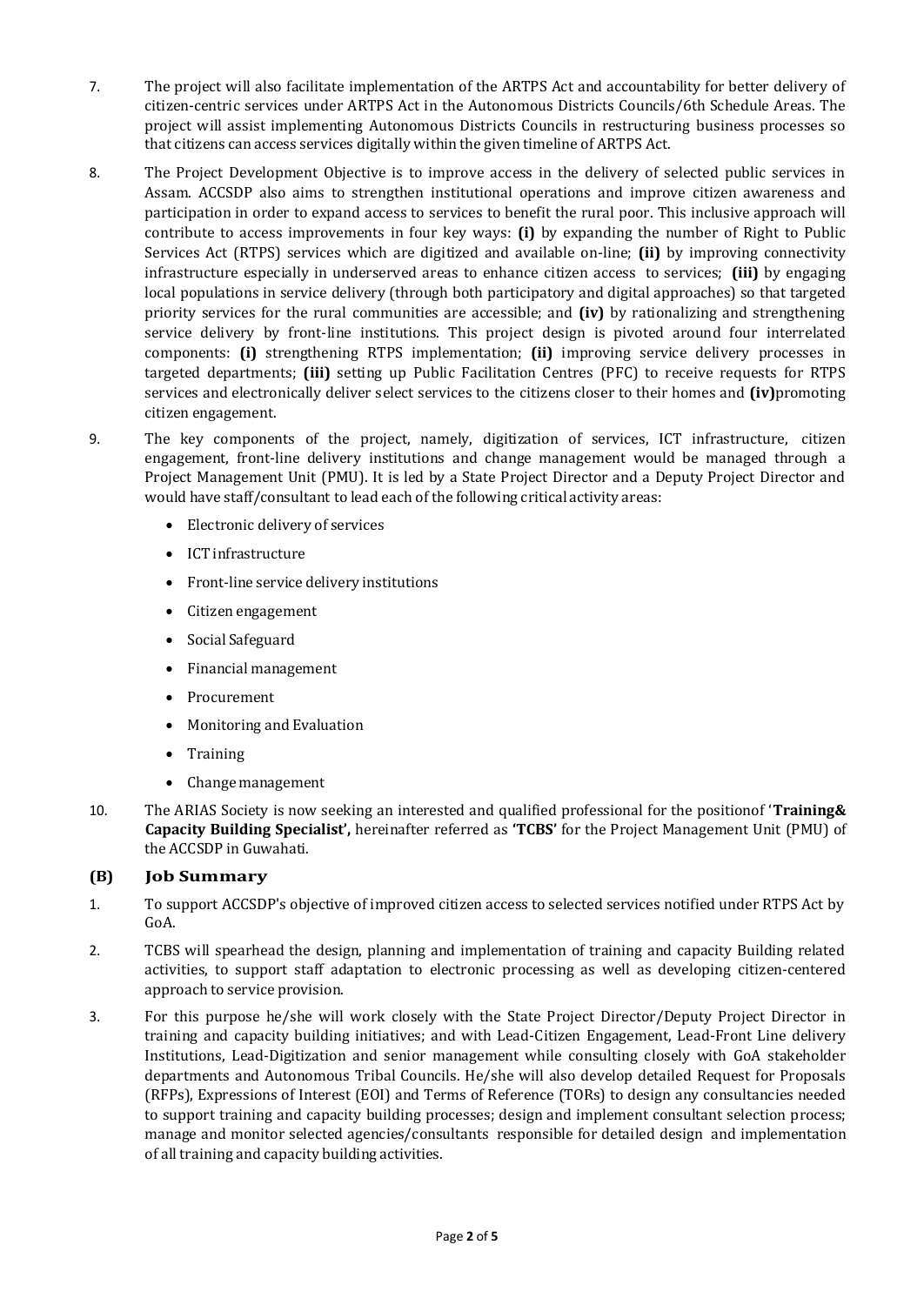- 4. He/she will support senior management in training and capacity building with specific inputs on planning, management and institutional mechanisms for intermediate and long-term success of citizencentric public service delivery by GoA.
- 5. He/she will draw out a comprehensive Training & Capacity More specifically for the staff and officials associated with service delivery of the targeted services. He/She will aim to enhance the skill and knowledge of staff/ officials from the State level to the grass-root level by designing and [conducting](https://resources.workable.com/new-hire-training-checklist) training [programs](https://resources.workable.com/new-hire-training-checklist) that will boost official's performance in alliance with the core values of the Government for higher efficiency. He/She will also be responsible for overview the training needs assessments, designing and delivering curriculum and learning materials and for managing & reviewing all phases of training interventions

## **(C) Tasks and Responsibilities**

#### **Coordination and Management**

- 1. Lead design and implementation of all capacity building activities efficiently and effectively aligned to the objectives of ACCSD Project
- 2. In consultation with senior management leads, oversee training and capacity building, planning, procurement and budgeting exercises.
- 3. Assess the key capacity needs of various stakeholders and take principal responsibility for final Development of an overall comprehensive training & capacity building program for the project.
- 4. Development of training protocols for project activities that include logistics, modules, material development, agenda development, and evaluations
- 5. Advice and play a leading role for GoA in procurement of expertise and services for training& capacity building suggesting guidelines and methods to procure; process to assess and select providers and monitoring of their work.
- 6. Assist in the design, planning and implementation of other capacity building activities if required, such as study tours, peer-to-peer visits and participation in workshops and conferences;
- 7. Coordinating translation, proofreading and printing of technical resources/ training materials to local language.
- 8. Work closely with the State Project Director/Deputy Project Director and other members of the PMU team, with concerned GoA departments, other partners including elected representatives and citizens' organizations and service providers for smooth implementation of training and capacity building activitiesto support ACCSD objectives.
- 9. Monitor progress through well-defined indicators embedded in the monitoring framework under the overall principle of results based management.
- 10. Provide necessary inputs to senior management to inform the Project Steering Committee.
- 11. Promote citizen-centric approaches to service delivery.
- 12. Any other responsibilities as and when assigned by the State Project Director, ARIAS Society.

#### **Technical leadership**

In support of citizen-centric service delivery, taking technical leadership on all relevant issues related to training& capacity building including but not limited to-

- 1. Managing training and capacity building processes in support of citizen-centric service delivery.
- 2. Institutional arrangements to steer the training process.
- 3. Identification of suitable capacity building initiatives as part of telecommunication infrastructure strengthening and business process reengineering exercise.
- 4. Capacity building and other arrangements necessary for effectiveness of change management strategy.

## **(D) Project Representation**

- 1. Lead consultation on change management with partners in the government and those representing citizens including civil society institutions.
- 2. As required, represent the project in internal and at external forums on issues of change management.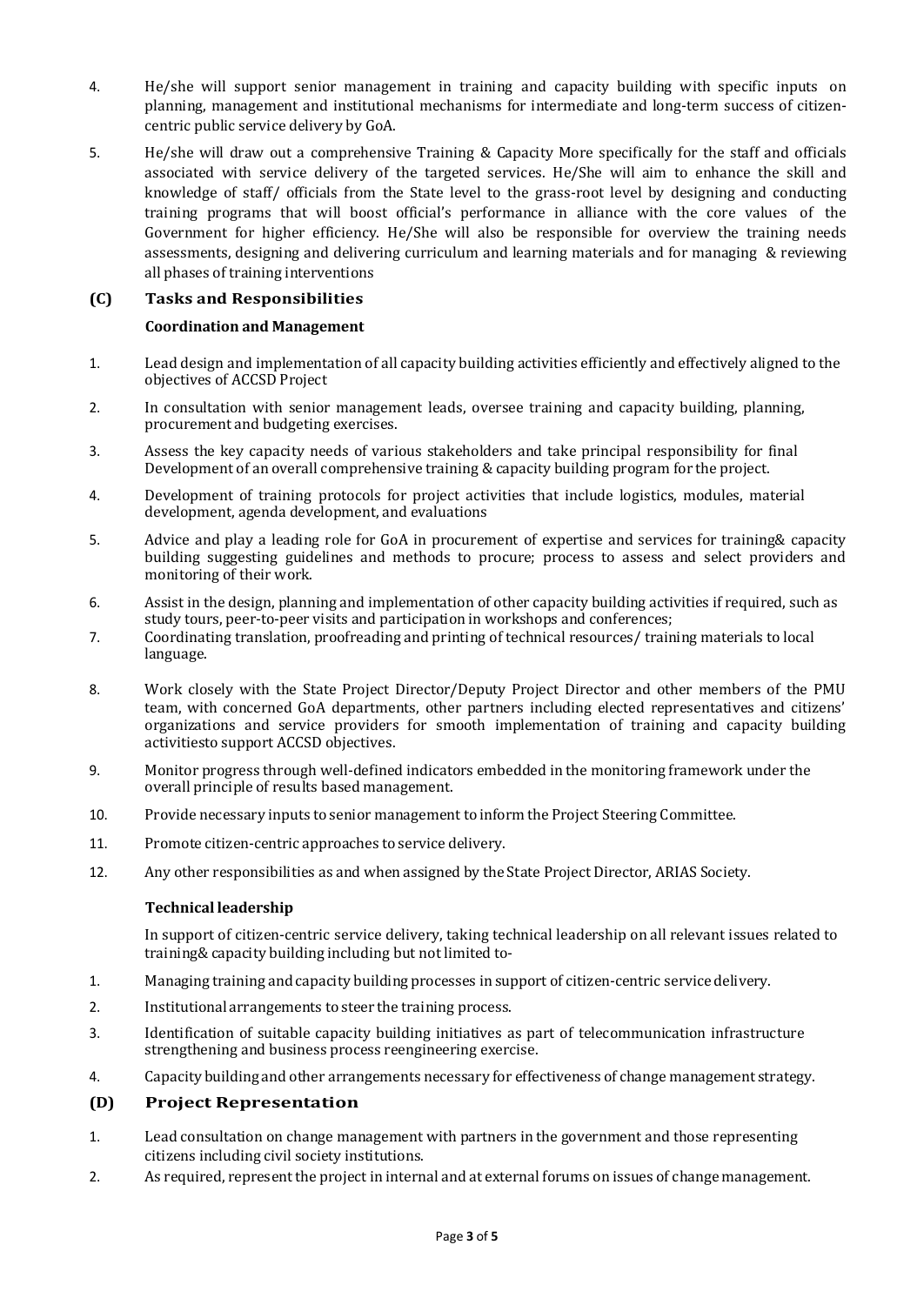## **(E) Learning and Knowledge sharing within the team and with partners**

- 1. Document regularly all training & capacity building work accomplished for continuity planning and prepare a database of the trainees
- 2. Participate in regular knowledge sharing with team members at PMU for good project performance.
- 3. Lead communication with government and other partners in sharing project progress and seeking feedback to improve design and implementation of Training & Capacity activities.
- 4. Identify opportunities for cross-learning with projects similar to ACCDS and supports participation of key government actors on these.

## **(F) Reporting**

- 1. Ensures timely and high quality reporting (technical and financial) to senior management and clients against the project monitoring framework.
- 2. Ensures compliance to client requirements of reporting.
- 3. Provides clarifications to partners on project related issues as and when needed.

## **(G) Qualifications**

- 1. Master's degree or equivalent in business administration, law, management, economics or Organizational Development or Public Governance or social sciences or Information Technology or a related field.
- 2. At least 7 years of relevant experience in a responsible position of a public or private agency involved in implementing large projects.
- 3. Extensive knowledge of instructional design theory and learning principles and Familiarity with traditional and modern training methods, tools and techniques
- 4. Demonstrable knowledge and direct experience of handling training & capacity Building in a public or private agency with sound decision making and organizational skills
- 5. Familiarity and experience with Training and Capacity Building in Information Technology area
- 6. Familiarity and experience with reform of Government Systems will be an advantage.
- 7. Proficiency in MS Office Suite
- 8. Good knowledge of externally aided projects, preferably of World Bank procedures and Understanding of government procurement procedures.
- 9. Excellent communication, people management and report writing skills are necessary.
- 10. Good command over English and working knowledge of Assamese and Hindi is anadded advantage.
- 11. Experience in South Asia or India and specific experience in Assam is preferred.

## **(H) Others**

- 1. The **TCBS** will have to attend **PMU** on all working days from 9.30 A.M. to 5 P.M. unless he/she is on official tour as approved by SPD. He may also be required to attend office on holidays as and when so desired by SPD for disposal of urgent matters. However, no separate remuneration will be paid for attending office on holidays.
- 2. He/she shall work under the overall command of the **State Project Director, ARIAS Society**. The quality of service and performance of the **TCBS** will be reviewed by the SPD, ARIAS Society as per the HR Policy of the ARIAS Society.

## **(I) Duration of Assignment**

a) The contract period with **TCBS** is intended for entire duration of the project and coterminous with the project period of ACCSDP. However, continuity of the **TCBS** beyond eleven (11) months from the date of signing the agreement will depend upon his/her performance. The decision of the SPD will be final and binding in this regard.